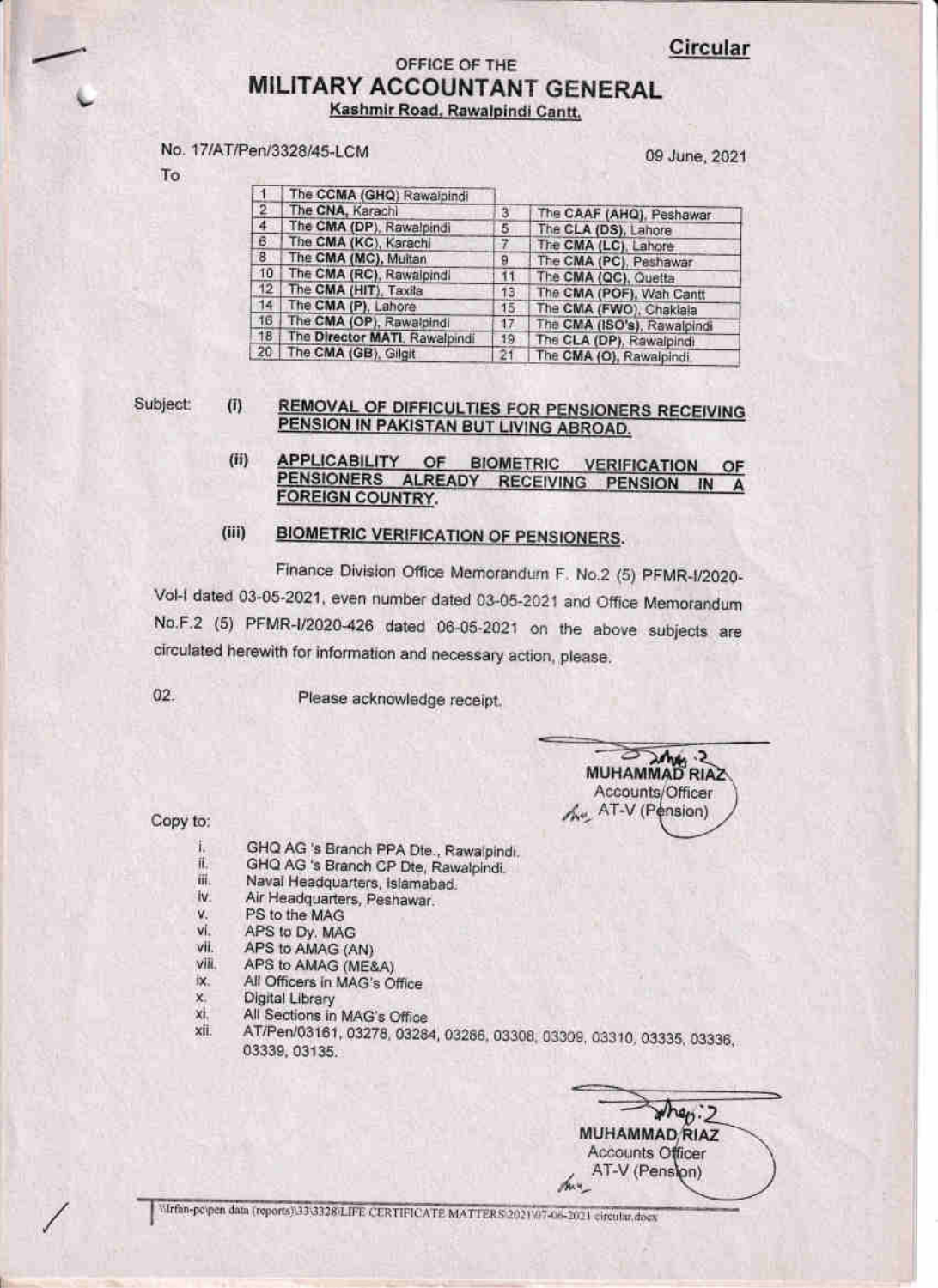Government of Pakistan **Finance Division** (Budget Wing)

F.No. 2(5) PFMR-I/2020-Vol-I

# Islamabad, the 3<sup>rd</sup> May, 2021 Accountan

**Raff** 

### **OFFICE MEMORANDUM**

#### REMOVAL OF DIFFICULTIES FOR PENSIONERS **REC FIVING** Subject: PENSION IN PAKISTAN BUT LIVING ABROAD

The undersigned is directed to refer to Finance Division SRO(1)/2021 dated 28-01-2021 and to state that pensioner(s) receiving pension in Pakistan, who, at times proceed abroad or take up residence abroad, may face stoppage of pension due to non-production of Life Certificate or non-carrying out biometric verification.

To remove the difficulty, it has been decided that such pensioners may  $\overline{2}$ provide proof of life by way of a Life Certificate authenticated by any gazetted officer of a Pakistan Mission abroad /or a medical certificate issued by medical practitioner in a host country, through Pakistan Missions, Ministry of Foreign Affairs (MOFA) to Chief Accounts Officer, MOFA, Islamabad who will forward it to the concerned bank for updating it into NADRA system so that the payment of pension may be continued by the Accounts Office concerned. (The specimen of life certificate to be authenticated by any gazetted officer of a Pakistan Mission is attahced).

(Abdul Naeem Dar) Section Officer (PFMR-II)

- Secretary, Ministry of Defence, Rawalpindi i)
- Auditor General of Pakistan o/o the AGP, Islamabad ii)
- Governor, State Bank of Pakistan, Karachi  $iii)$
- Chairman, National Database and Registration Authority, Islamabad  $iv)$
- Controller General of Accounts o/o the CGA, Islamabad V)
- Director General, Pakistan Post Office Department, Islamabad  $vi)$
- Additional Finance Secretary (Military Finance), Finance Div. Rawalpindi  $V(1)$
- viii) Additional Finance Secretary (Exp.), Finance Division Islamabad

Aquelle Anti Calendar De Lostal son derman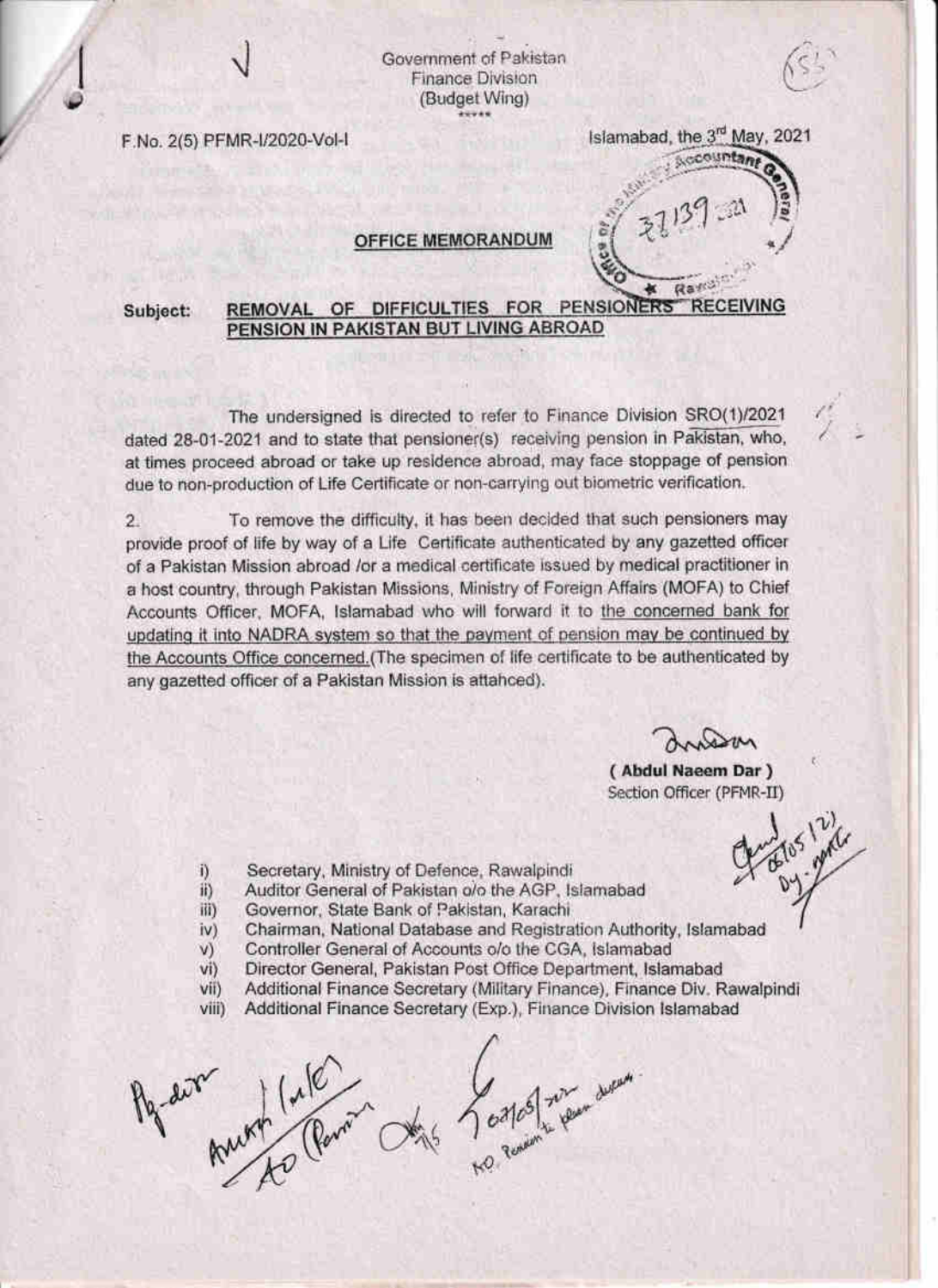- Additional Finance Secretary (Regulations), Finance Division, Islamabad
- Accountant General Pakistan Revenues o/o the AGPR, Islamabad [x]
- $x)$ Military Accountant General, Rawalpindi
- $x$ i) President, National Bank of Pakistan, Head Office, Karachi
- Joint Secretary (Regulations), Establishment Division, Islamabad xii)

Project to the limit of the limit of the boundary of the control of the control of the control of the control of 

- All Provincial Accountant Generals Lahore, Karachi Peshawar, Quetta, xiii)
- including Accountant General Azad Jammu and Kashmir, Muzafarabad  $xi(v)$ and Accountant General-G.B, Gilgit-Baltistan, Gilgit.
- All Provincial Secretaries, Finance Department, Lahore, Karachi Peshawar, Quetta, including Secretaries, Finance Deptt. Azad Jammu XV) and Kashmir, Muzafarabad and Gilgit-Baltistan, Gilgit.
- Controller Military Accounts (Pensions) CMA Complex, (Near Sher Pao xvi) Bridge) Lahore Cantt

the light of the Membership State and the second state of the second

Full start and w

Bill the magazine workers of the ba **I SHOP AND A PARTIES** 

d.Co. William Co. News and C. W. Hardwood

**A RANGE HALL AND A** 

Webmaster, Finance Division, Islamabad xvii)

**Little River Moore Brookly and Company** 

**MIRLING** 

country that the NPO shows roof 6-191 inserted international of 

Inday

(Abdul Naeem Dar) Section Officer (PFMR-II)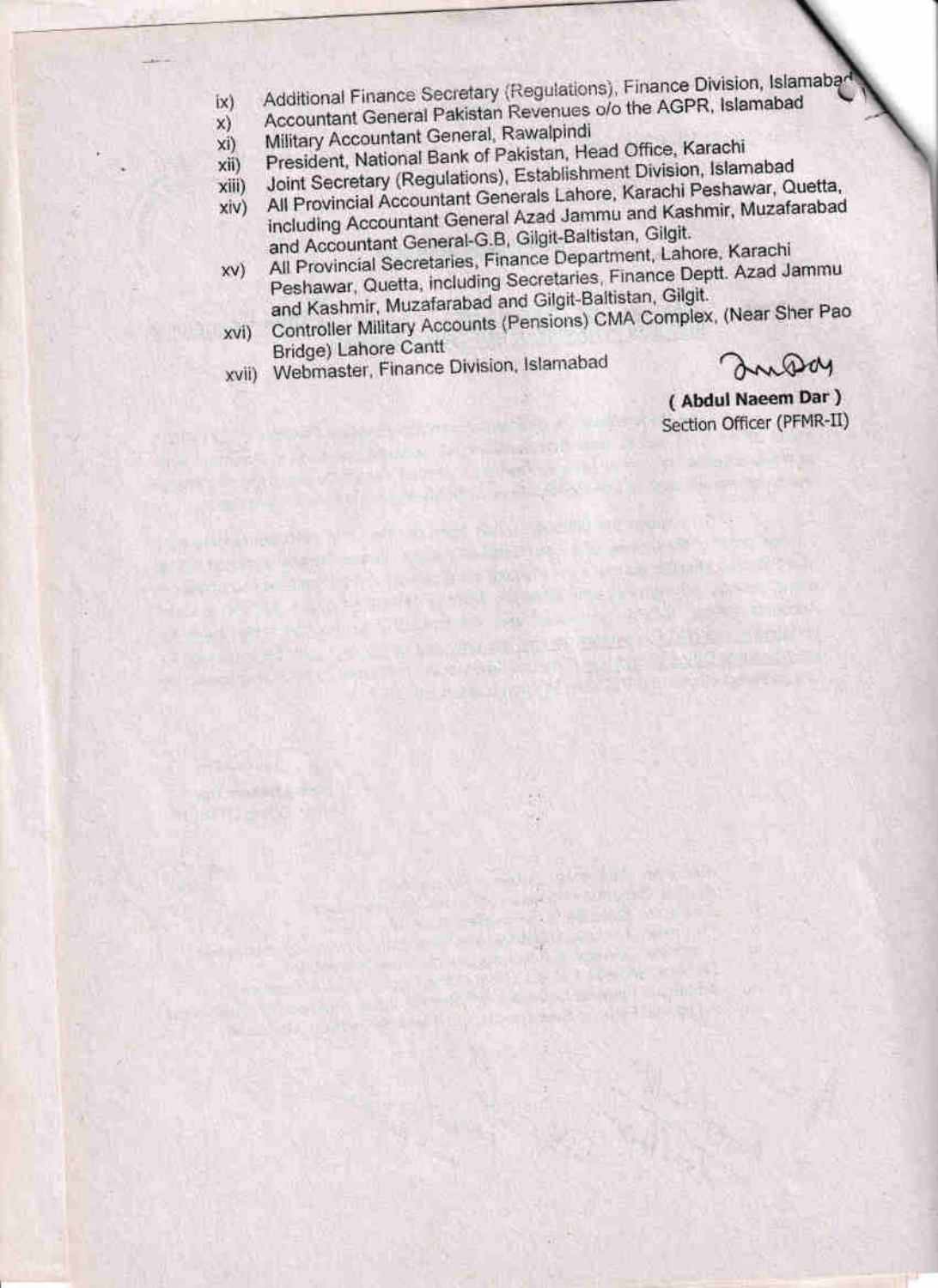Government of Pakistan Finance Division (Budget Wing)

F.No. 2(5) PFMR-I/2020-Vol-1

Islamabad, the 8<sup>rd</sup> May, 2021 German

# OFFICE MEMORANDUM

APPLICABILITY OF BIOMETRIC VERIFICATION OF PENSIONERS Subject: ALREADY RECEIVING PENSION IN A FOREIGN COUNTRY

The undersigned is directed to refer to Finance Division's SRO(1)/2021 dated 28-01-2021 and to state that pensioner(s) receiving pension abroad through Pakistan Missions office, Ministry of Foreign Affairs (MOFA) / Chief Accounts Officer, MOFA will continue to provide proof of life through a medical certificate or by way of Life Certificate signed by a Gazetted Officer of Pakistan Mission in that area/ country. (The specimen of life certificate is attached). The Pakistan Mission, shall forward the Life Certificate or medical certificate through Chief Accounts Office, MOFA to Accounts Office concerned for information and record purposes.

NAJAA

(Abdul Naeem Dar) Section Officer (PFMR-II)

37140

- Secretary, Ministry of Defence, Rawalpindi i)
- Auditor General of Pakistan o/o the AGP, Islamabad  $\overline{H}$
- Governor, State Bank of Pakistan, Karachi  $\mathbf{iii}$
- Chairman, National Database and Registration Authority, Islamabad iv)
- Controller General of Accounts o/o the CGA, Islamabad  $V)$
- Director General, Pakistan Post Office Department, Islamabad VÜ
- Additional Finance Secretary (Military Finance), Finance Div. Rawalpindi vii)
- Additional Finance Secretary (Exp.), Finance Division Islamabad viii)
- Additional Finance Secretary (Regulations), Finance Division, Islamabad  $\mathsf{ix}$
- Accountant General Pakistan Revenues o/o the AGPR, islamabad  $x)$
- Military Accountant General, Rawalpindi xi)
- President, National Bank of Pakistan, Head Office, Karachi xii)
- Joint Secretary (Regulations), Establishment Division, Islamabad  $xiii)$
- All Provincial Accountant Generals Lahore, Karachi Peshawar, Quetta,  $xiv)$ including Accountant General Azad Jammu and Kashmir, Muzafarabad and Accountant General-G.B, Gilgit-Baltistan, Gilgit.
- All Provincial Secretaries, Finance Department, Lahore, Karachi  $xy)$ Peshawar, Quetta, including Secretaries, Finance Deptt. Azad Jammu and Kashmir, Muzafarabad and Gilgit-Baltistan, Gilgit.
- Controller Military Accounts (Pensions) CMA Complex, (Near Sher Pao XVI) Bridge) Lahore Cantt
- Webmaster, Finance Division, Islamabad xvii)

152

(Abdul Naeem Dar) Section Officer (PFMR-II)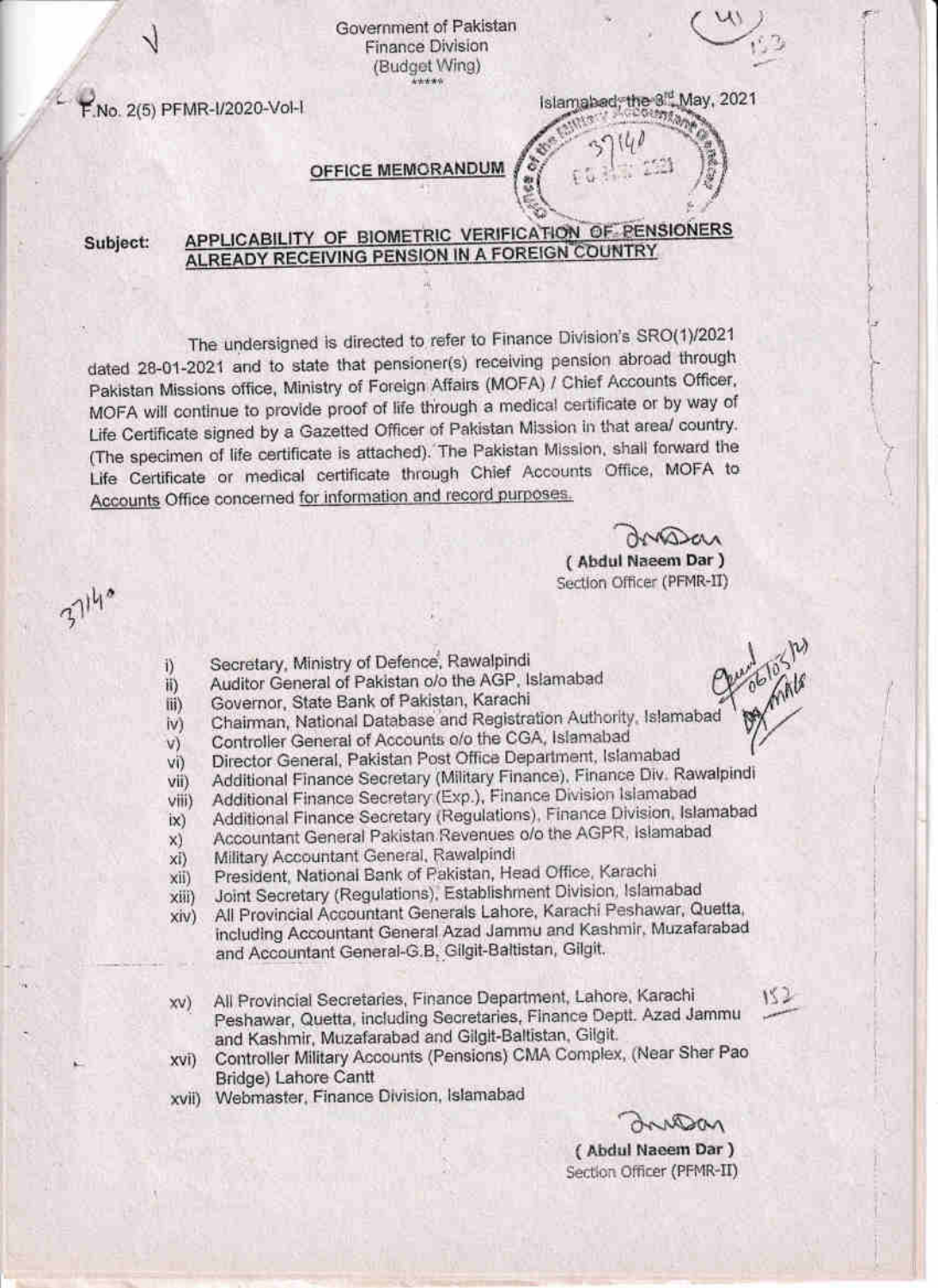# LIFE CERTIFICATE OF PENSIONERS RECEIVING PENSION ABROAD

Ö

 $154$ 

| This is to certify that Mr./Ms.                                           |                                 | S/O          |  |  |  |  |
|---------------------------------------------------------------------------|---------------------------------|--------------|--|--|--|--|
|                                                                           | holder of PPO No.               |              |  |  |  |  |
|                                                                           |                                 |              |  |  |  |  |
| from (address of bank branch, Pakistan Post Office etc.) whose specimen   |                                 |              |  |  |  |  |
| signature/thumb impression and address are appended below is alive todate |                                 |              |  |  |  |  |
|                                                                           |                                 |              |  |  |  |  |
|                                                                           |                                 |              |  |  |  |  |
|                                                                           | Overseas Address                |              |  |  |  |  |
|                                                                           |                                 |              |  |  |  |  |
| (Pensioner Signature/Thumb Impression)                                    |                                 |              |  |  |  |  |
|                                                                           | Overseas Phone No.              |              |  |  |  |  |
|                                                                           |                                 | Passport No. |  |  |  |  |
|                                                                           | Verification by Mission/Embassy |              |  |  |  |  |
|                                                                           |                                 |              |  |  |  |  |
|                                                                           | Name: Name:                     |              |  |  |  |  |
| (Signature and designation of attesting officer)                          |                                 |              |  |  |  |  |
|                                                                           | Address:                        |              |  |  |  |  |
|                                                                           | Phone No.                       |              |  |  |  |  |
| (Official Stamp of attesting officer)                                     |                                 |              |  |  |  |  |

NOTE: THIS CERTIFICATE IS TO BE SIGNED BY CLASS-I GAZZETED<br>OFFICER/MILITARY COMMISSIONED OFFICER OR AS AUTHORIZED UNDER FTR-343 Forwarded to: CAO, MOFA, Islamabad.